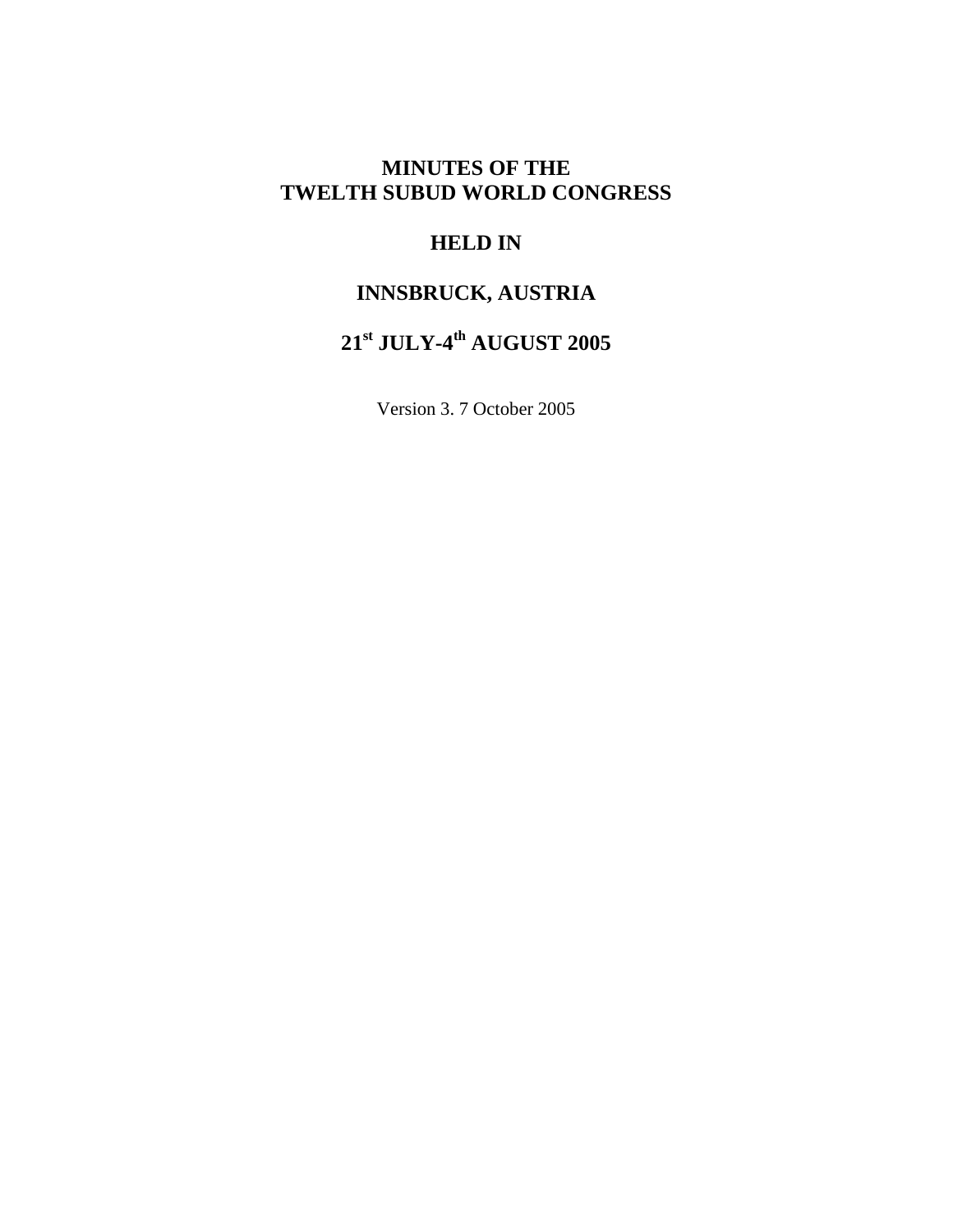# **CONTENTS**

|    |                                                                                | Page    |
|----|--------------------------------------------------------------------------------|---------|
| L. | <b>WORLD CONGRESS MINUTES</b>                                                  | $3 - 8$ |
|    | 1. APPROVAL OF SCHEDULE                                                        |         |
|    | <b>APPOINTMENTS: PRELIMINARIES</b><br>$\mathcal{D}$                            |         |
|    | 3. APPOINTMENTS                                                                |         |
|    | NEXT WORLD CONGRESS<br>$\mathbf{A}_{\cdot}$                                    |         |
|    | FORUM 1: DEVELOPING OUR PRACTICE OF THE LATIHAN<br>5.                          |         |
|    | FORUM 2: STRENGTHENING OUR ORGANIZATION<br>6.                                  |         |
|    | <b>FORUM 3: NURTURING MEMBER ACTIVITIES</b><br>$7_{\scriptscriptstyle{\circ}}$ |         |
|    | FORUM 4: OUR DUTY TO BE PRESENT IN THE WORLD<br>8 <sub>1</sub>                 |         |
|    | 9. FORUM 5: DEVELOPING FINANCIAL FRAMEWORKS AND STRATEGIES                     |         |
|    | 10. NEW MEMBER COUNTRIES                                                       |         |
|    | <b>11. ZONE CHANGE</b>                                                         |         |
|    | 12. SDIA BYLAW CHANGES                                                         |         |
|    | <b>13. INTERNATIONAL ASSISTANCE</b>                                            |         |
|    | <b>14. PRIVACY POLICY</b>                                                      |         |
|    | <b>15. WSA BYLAW CHANGES</b>                                                   |         |
|    | <b>16. MINUTES OF LAST WORLD CONGRESS</b>                                      |         |
|    | II. LIST OF ATTACHMENTS TO THE MINUTES                                         | 9       |
|    | <b>III. LIST OF APPENDICES TO THE MINUTES</b>                                  | 9       |
|    | <b>IV. LIST OF OFFICIAL DELEGATES</b>                                          | 10      |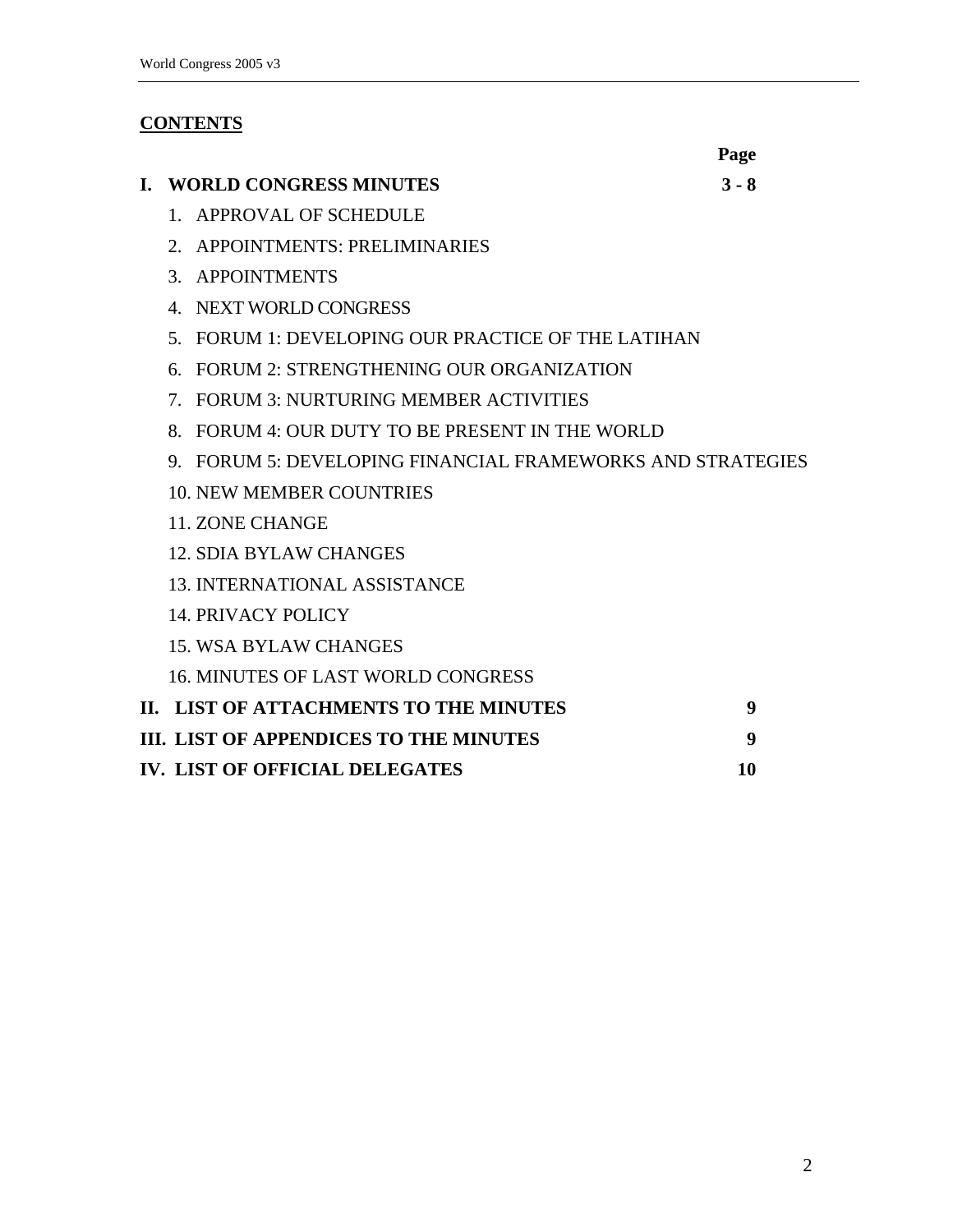Votes are represented as follows: for example, (41-2-1) means votes in favor 41; abstentions 2; votes against 1.

#### **1. APPROVAL OF THE SCHEDULE**

1.1 Daniel Cheifetz, the outgoing WSA chairperson, welcomed everyone to the Congress and described his feeling that it is a need for changes in our organization and helper culture. He explained that his own proposals are intended only to initiate a process of change at Congress to which everyone is welcome to participate (see appendix 1 and for country proposals appendices 27-32).

1.2 Subud Greece asked why the outgoing international helpers were already testing new people for the position of international helper when all roles were tabled for discussion and there was a possibility of the roles changing, including that of international helper. In response, Daniel presented three options to the delegates:

- a) To tell the international helpers to stop testing
- b) To let the helpers continue their work, but to ask them to not make any decisions for the moment, until the proposal from Greece has been discussed and voted on.
- c) To allow the international helpers to continue their work without interference from the national delegations of Congress.

Informal voting on the  $24<sup>th</sup>$  July showed that in favor of option a): 1 country; in favor of option b): 7 countries; and in favor of option c): 13 countries. Informal voting on the  $26<sup>th</sup>$ July indicated that there were 28 country delegations in favor of the international helpers continuing with their testing as normal, with no abstentions and no votes against (28-0-0). Subud Greece withdrew its proposal and the international helpers and kejiwaan councilors began a dialogue outside of the plenary sessions.

(Note: During this part of the Congress, some delegates thought that Subud Greece's proposal was that the kejiwaan councillors should perform the testing of the new international helpers. In fact, this was not Subud Greece's proposal, but that it was rather that the kejiwaan councillors should be involved in the testing of the other international organization's officers. Like Subud Greece, Subud Germany questioned the idea of testing the new international helpers early in the Congress at a time when all roles were still under discussion.)

1.3 Subud Portugal requested that the program for general sessions for the  $29<sup>th</sup>$  and  $30<sup>th</sup>$ July be switched so that the testing of the new WSA and ISC chairpersons be brought forward to the  $29<sup>th</sup>$ . Informal voting was in favor of continuing with the existing program  $(22-1-1)$ .

1.4 The Congress established five forums as had been recommended by the WSC. The coordinators of each forum presented the basic aims of their group and, during the course of the Congress, reported on the progress to date.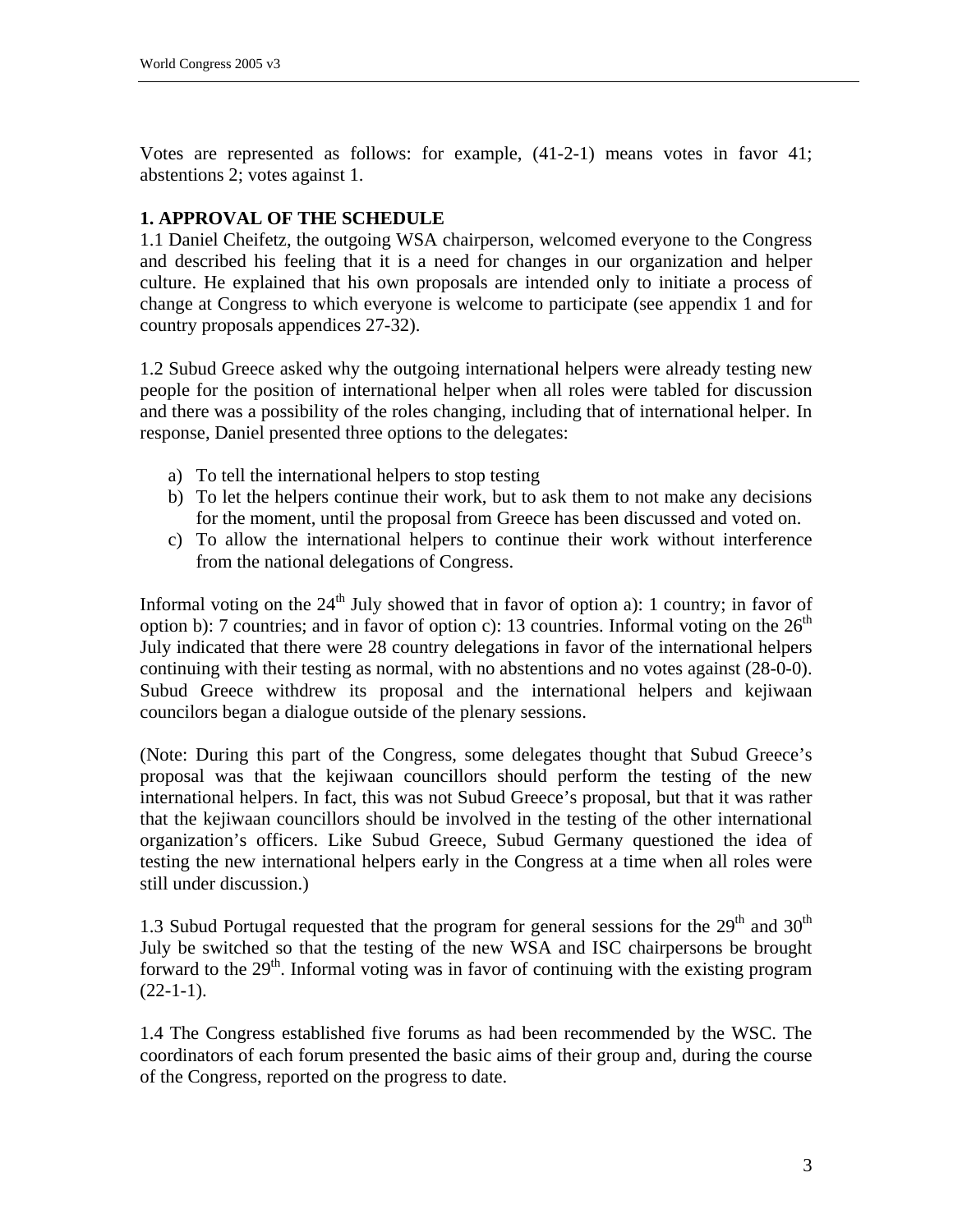#### **2. APPOINTMENTS: PRELIMINARIES**

2.1 During the plenary or general sessions of the  $29<sup>th</sup>$  and  $30<sup>th</sup>$  of July, there was a discussion of postponing the appointment of the WSA chairperson and, especially, the ISC chairperson. Since the nature of these roles was under discussion in the forums, some countries thought it would be premature to appoint someone to a role that was still unclear. On the other hand, some countries wanted to move ahead.

2.2 It was agreed that the Congress and not the WSC should appoint the ISC chairperson (Norway, Canada) (38-1-0).

2.3 Congress confirms that the World Subud Congress can take place in any country regardless of where the ISC chairperson resides (Australia, UK) (37-1-1).

2.4 If in this Congress we do not select the location of the next Congress, Congress delegates to the WSC the decision about the location of the next World Congress (Portugal, Angola) 34-2-0).

2.5 It was agreed that SYAI and SESI would function as ISC subcommittees but that the coordinator of each would be invited to attend the WSC meetings as participants (see minute 7.2 and attachment 3).

# **3. APPOINTMENTS**

3.1 Each candidate presented him or herself and explained briefly how she or he saw the function. Following testing, Congress appoints Osanna Vaughn as WSA Chairperson (New Zealand, Portugal) (38-0-0).

3.2 Following testing, Congress appoints Garrett Thomson as ISC Chairperson.

3.3 Osanna announced that the new WSA deputy chairperson would be Frederic Richard.

3.4 Garrett announced that the ISC Vice-Chairperson would be Maya Bernardes and that the ISC Treasurer was Samuel Simonsson.

3.5 The following persons were appointed as chairpersons of World Subud Association affiliates: SDIA chairperson Sharifin Gardiner, and SICA Chairperson Olivia Moyano. Following a request from SICA, a Vice-Chairperson was also appointed: Arnold Landen.

3.6 Congress appoints Rhyana Blakely and Hamilton Manley as the SYAI coordinators and Sachlan Fraval as the SESI coordinator.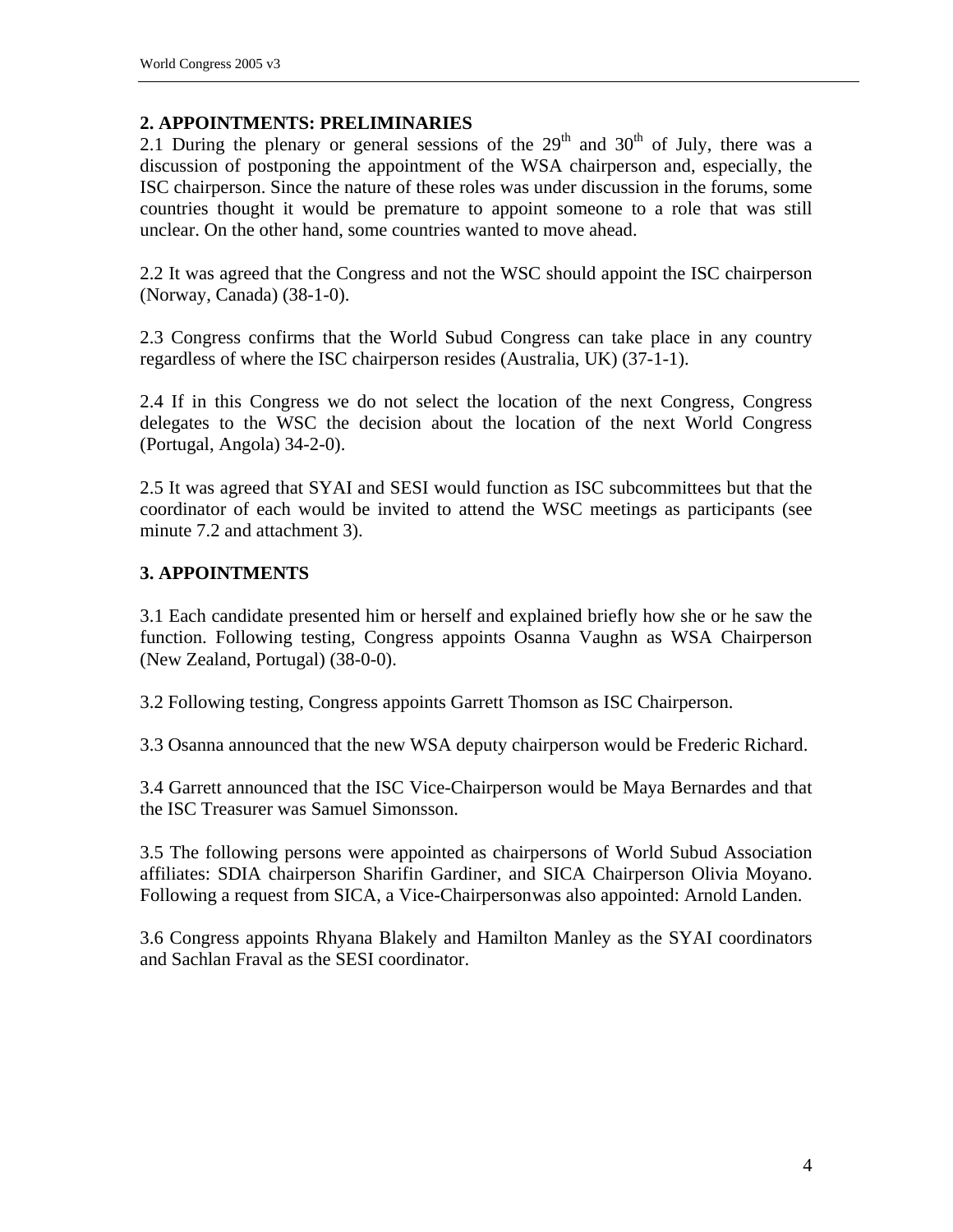3.7 In a plenary session, the WSA directors chose from among the candidates for trustee of MSF, following the guidance of the latihan, after inviting questions from the national delegates. The new trustees of the MSF are:

Leonard van Willensward Simone Waddell Rusdi Bustillo Olvia Reksodipoetro

Current trustees are: Rohanna Mitchell, Ismana Haryono, and Wayne Lerrigo. It was reported that the MSF Board appointed Rohana Mitchell as the Chairperson of MSF.

3.8 The new Zonal representatives were introduced to Congress.

| Zone $1/2$ | Renata Peek                   |
|------------|-------------------------------|
| Zone 3     | Reinbrand Visman              |
| Zone 4     | Valentin Willecke             |
| Zone $5/6$ | Lateef Dada Bashua            |
| Zone 7     | <b>Mariamah Flores Torres</b> |
| Zone 8     | Machrus Garces                |
| Zone 9     | Elisa Sanchez Caballero       |

3.9 The following persons were tested in as international helpers:

Area 1: Raina McKechnie, Judy Gibb, Asmaniah Fraval, Mason Cook, Robert Goonetilleke, Sugandi P.

Area II: Heloise Jackson, Farah Czwiertnia, Lora Bilger, Andrew Holloway, Jorge Guerin, Saroni Bassi

Area III: Dorotea de Arenas, Sarah Becker, Sylvia Margolin, Mattheus Kaslan, Paul Roberge, Emmanuel Aronie.

#### **4. NEXT WORLD CONGRESS**:

4.1 The following countries, which are willing to host the next Subud World Congress, made a brief presentation: Chile, Canada, South Africa and New Zealand. Subud France proposed to arrange the Congress in Morocco.

4.2 It was agreed that at its next meeting, the WSC should select the country to host the 2009 World Congress (35-1-0).

#### **5. FORUM 1: DEVELOPING OUR PRACTICE OF THE LATIHAN**

5.1 Lucia Böhm and Hadrian Fraval facilitated this group, which was open to helpers and members and which was attended by over 300 people. Hadrian explained the process by which the conclusions of the report were reached whereby a record was kept of the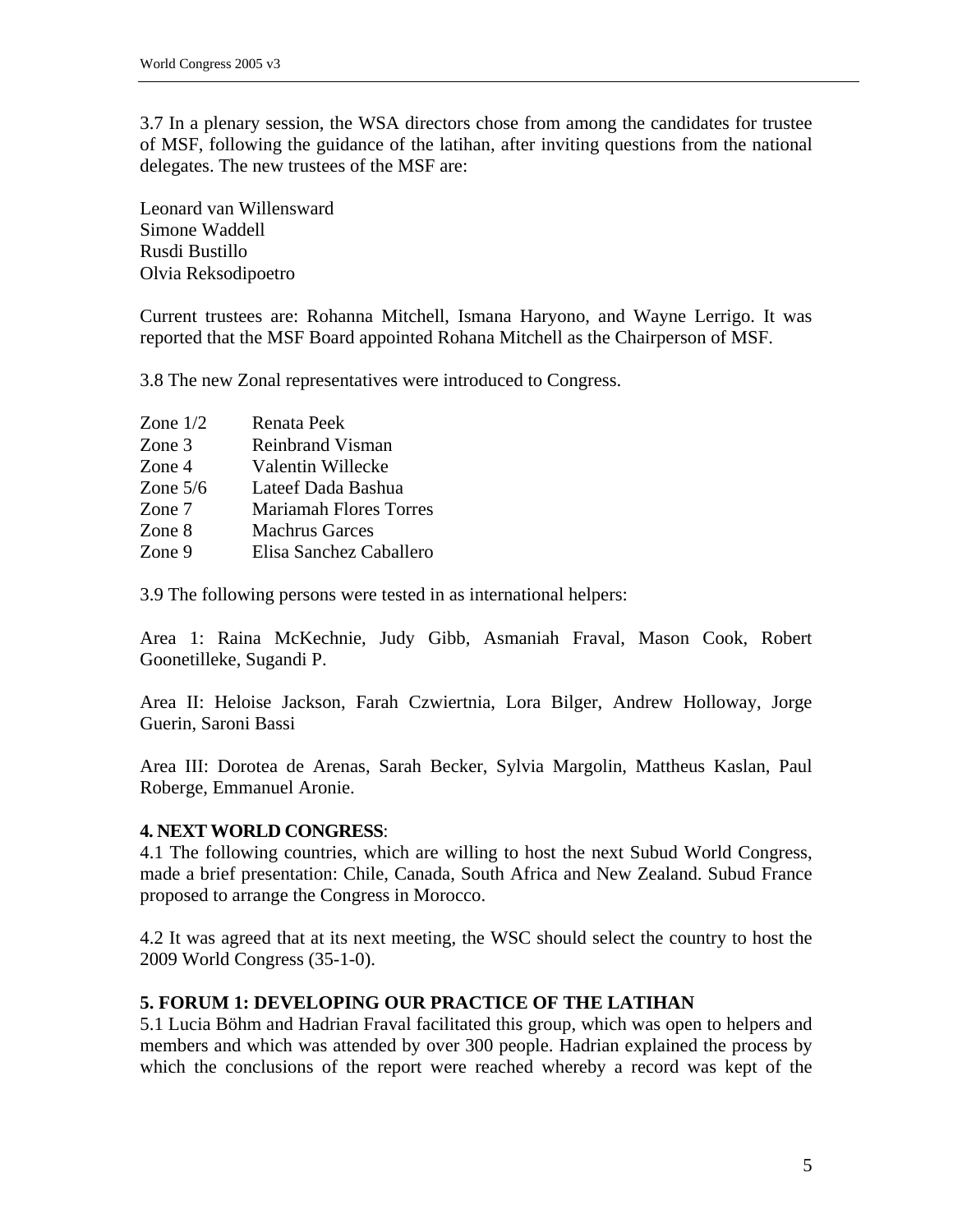discussions of all 7 sub-groups. The resulting recommendations were distilled from these discussions (see attachment 1).

5.2 Congress thanks the participants of this forum for their hard work. Some country delegations expressed reservations about the tone of parts of the report, which seemed to be authoritarian especially given that the international organization cannot issue mandates to local groups. It was thought that it would be more appropriate if the report was offered as an invitation for Subud groups to participate in a similar process of helper renewal.

5.3 Following this discussion, the term 'resolves' was removed from the document and Congress agreed that ISC distribute the report and include a letter explaining and sharing the process by which the helpers and members of many cultures arrived at the report, together with an invitation that local groups and countries go through a similar kind of process (28-3-0).

# 6. **FORUM 2: STRENGTHENING OUR ORGANIZATION**

6.1 This forum was facilitated by Raina McKechnie. The attached report of the forum is divided into three parts (see attachment 2). Parts 1 and 2 are 'What to do in the next four years – 'Working Together' and 'Assessing the use of the structure.' The third part consists of a number of miscellaneous organizational items that were voted on separately and are included as minute items 10-15 below.

6.2 It was clarified that the reference to a permanent ISC office does not mean that ISC should be permanently located in one place but rather the accounting and perhaps some record keeping functions could be more permanently located for the sake of continuity.

6.3 Congress recommends that WSC and ISC use Parts 1 and 2 of the forum's report as a guideline and as a reminder to involve the WSA member countries in the work. (34-0-0)

# **7. FORUM 3: NURTURING MEMBER ACTIVITIES PROJECTS, AND INITIATIVES**

7.1 Oliver Haitzmann facilitated this forum; the report is attached (see attachment 3).

7.2 Following a discussion concerning the status of SYAI and SESI within the organization, the report of the working group was accepted.  $(29-0-0)$ 

# **8. FORUM 4: OUR DUTY TO BE PRESENT IN THE WORLD**

8.1 This forum was facilitated by Hamid da Silva, and it consisted in three sub-groups: a) the image of Subud, b) Subud centers and communication, and c) participation with other organisations and in international fora.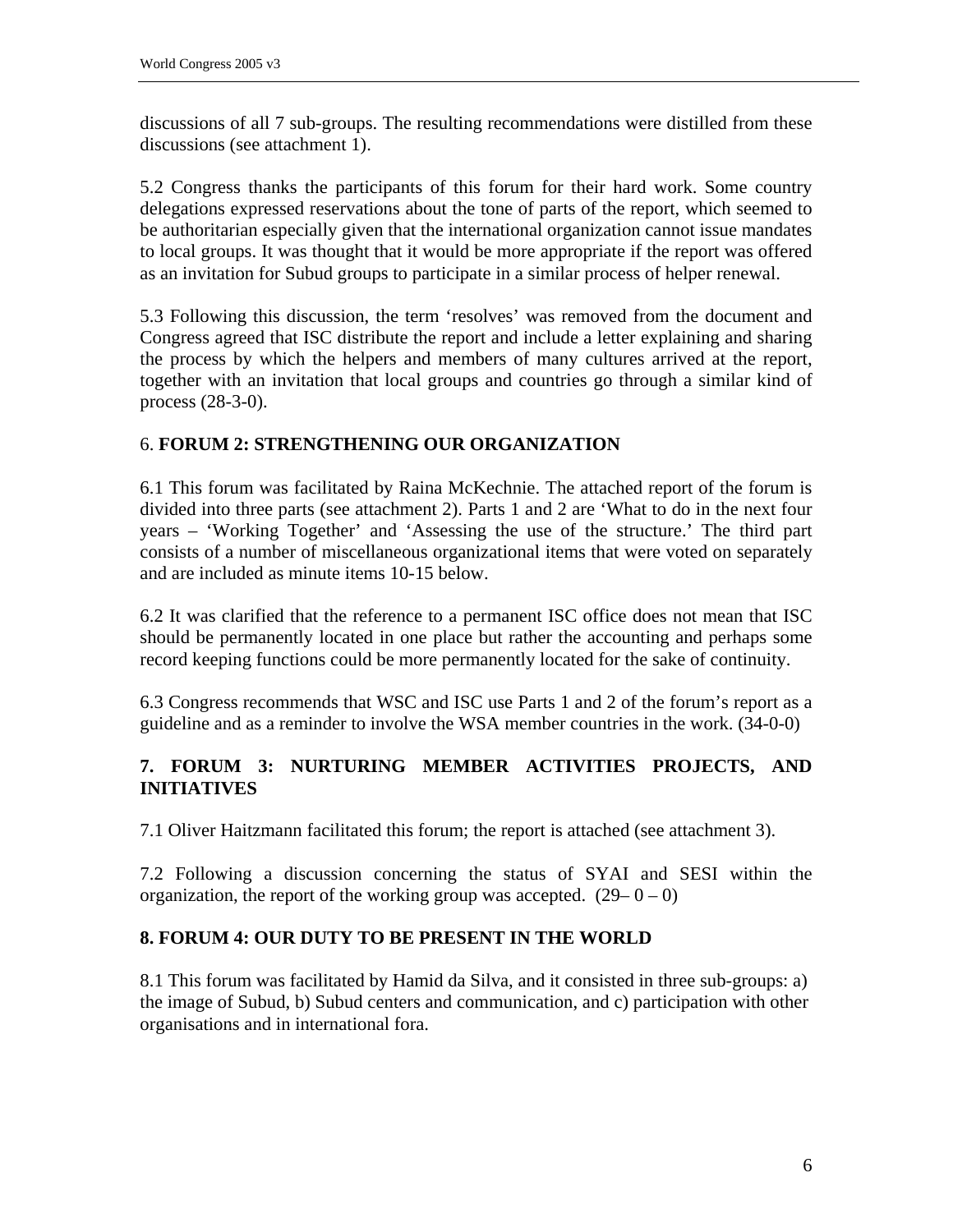8.2 The paper on the Image of Subud (attachment 4) was accepted with the proviso that the work to be done in this area need not be done necessarily by a committee but rather may also be delegated task by task to individuals (29-0-0).

8.3 The report on Subud centers was received with thanks and is attached (attachment 5).

8.3 There was a discussion on the report 'Participation with other international organizations and fora during which reservations about the need for Subud's involvement in UN meetings were expressed and concerns regarding Subud's non-political status were voiced. Others expressed the need for Subud to be more present and active in the world and to collaborate with other organizations.

8.4 On the basis that the attached report recommends further study of these issues by an ISC subcommittee, the report was accepted with the enclosed amendments. (26-2-4) (see attachment 6). The "no" votes agreed to follow the majority opinion.

# **9. FORUM 5: DEVELOPING FINANCIAL FRAMEWORKS AND STRATEGIES**

The Congress receives with thanks the attached reports from the financial forum, which was chaired by Osanna Vaughn (see attachments 7 and 8).

# **10. NEW MEMBER COUNTRIES:**

Congress resolves that the following countries be admitted as members of the WSA: Hungary, Lithuania, Israel, Moldova, Angola, Congo Brazzaville, Cuba, Ecuador, and Pakistan. These countries have not yet been formally added to WSA and they do have National Committees. (29-0-0)

# **11. ZONE CHANGE:**

Following a request from Subud Surinam, Congress resolves that Surinam be moved from Zone 8 to Zone 7 (29-0-0).

# **12. SDIA BYLAW CHANGE**

The attached changes to the articles and bylaws of Susila Dharma International Association (SDIA) were agreed (29-0-0) (attachments 11 and 12).

# **13. INTERNATIONAL ASSISTANCE**

13.1 A proposal from the international assistance working group, 'A Framework for Care Support', was presented to the Congress forum 'Strengthening our Organization.' Following an assurance regarding the holding and accounting of funds, the forum agreed to recommend to Congress the proposal from the working group.

13.2 The WSA accepts the proposal 'A Framework for Care Support' as a way to implement the responsibility of the Association in caring for members in real need, and as outlined in the following Key documents

01 Introduction

02 The Care Support Framework (29-0-0). (See Attachments 9 and 10)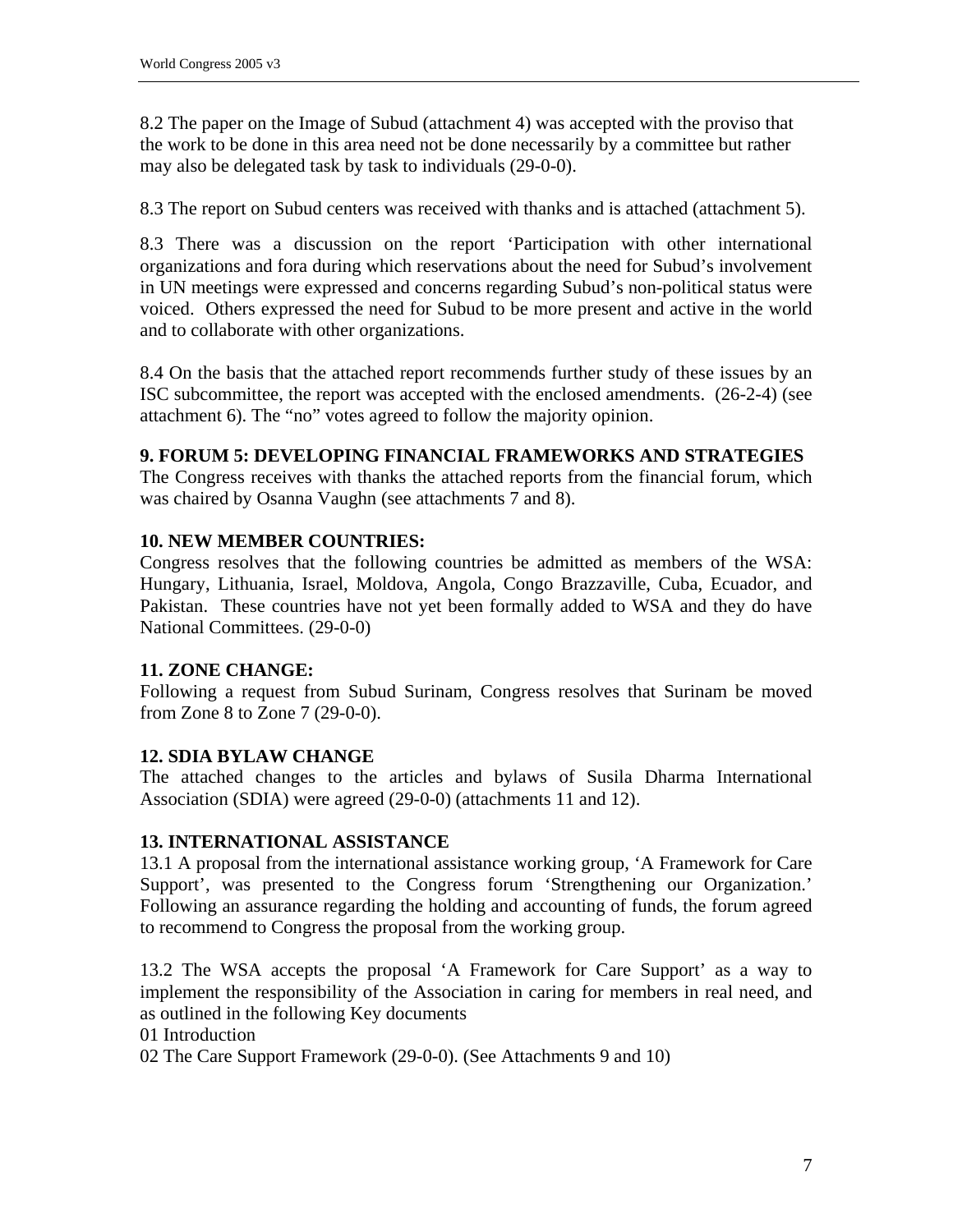13.3 Congress extends a warm thanks to Jim Williams and Mairi Store who have been serving the international almoners for many years.

#### **14. PRIVACY POLICY**

14.1 Congress recommends that all Subud bodies that have information about members, establish, publish and implement privacy standards concerning this member information.

14.2 Congress recommends that all Subud bodies distribute emails using the 'BC' address line instead of the 'TO' and 'CC' address lines. This will protect the recipients from hackers (29-0-0).

#### **15. WSA BYLAW CHANGES**

15.1 Congress rejects the attached proposed change to the WSA bylaws regarding the WSA directors. (29-0-0) The proposal adds nothing and is redundant (see attachment 2 part 3).

15.2 Congress rejects the attached proposed change to the WSA bylaws concerning decision-making (29-0-0). The WSC is already included in the existing clause and therefore, the proposed alteration is superfluous (see attachment 2 part 3).

#### **16. MINUTES OF LAST WORLD CONGRESS**

The attached minutes of the  $11<sup>th</sup>$  World Congress were approved (27-2-0) (attachment 13).

#### **17. ANNOUNCEMENT**

It was announced that the heads of agreement for a contract had been signed by PTS Widjojo and the trustees of the Bank Susila Bakti Trust; this constitutes the first step in the process of reaching a settlement.

#### **18. THANKS**

Congress extended a warm thanks to Daniel Cheifetz, Meldan Heaslip, and Laurencio Young and to the whole outgoing WSC and ISC teams. Congress also extended a warm thank you to the Congress Organizing Team and to all the volunteers.

#### **II. ATTACHMENTS**

- 1. Forum 1: Developing our practice of the latihan
- 2. Forum 2: Strengthening our organization.
- 3. Forum 3: Nurturing members' activities
- 4. Forum 4a. Our duty to be present in the world: Image
- 5. Forum 4b. Our duty to be present in the world: Subud Centers
- 6. Forum 4c. Our duty to be present in the world:
- 7. Forum 5a. Developing financial frameworks and strategies: Key Points
- 8. Forum 5b.Finance Forum Summary
- 9. Framework for Care Support Introduction
- 10. Framework for Care Support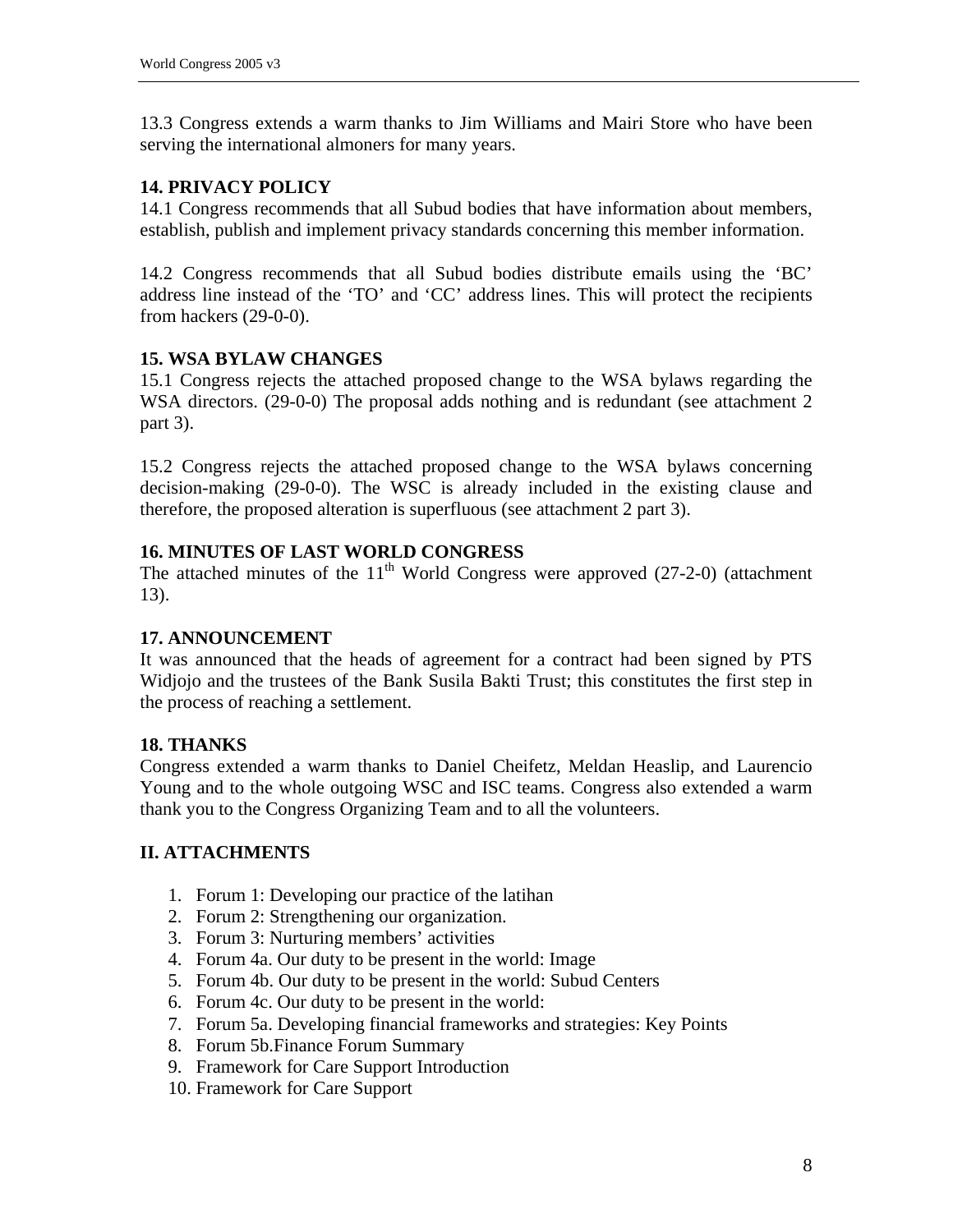- 11. Guide to proposed changes to SDIA articles and bylaws
- 12. Changes to the SDIA articles and bylaws
- 13. Minutes of the  $11<sup>th</sup>$  Subud World Congress

# **III. APPENDICES**

- 1. WSA Chairpersons' report and proposals
- 2. ISC Report
- 3. WSA Treasurers' Report
- 4. WSA secretary's Report re Congress 2001.
- 5. Zone 1 Report
- 6. Zone 4 Report
- 7. Zone 5/6 report
- 8. Zone 7 report
- 9. Zone 9 report
- 10. Area 1 International Helpers' Report
- 11. Area 2 International Helpers' Report.
- 12. Area 3 International Helpers' Report
- 13. WSA audited accounts for 2004
- 14. SICA report
- 15. SYAI report
- 16. SDIA report
- 17. MSF Report 2001 2005
- 18. ISC Accountant's report
- 19. Subud Archives International general report 2001-5
- 20. Subud Archives International report (Australia)
- 21. History of Subud report for congress
- 22. SPI Activity Report
- 23. International Relations Committee report to WSC and SDIA
- 24. ISC-Internet coordinator's report
- 25. Informe de Publicaciones en español
- 26. Subud International Almoners' report 2001-4
- 27. Subud Britain report
- 28. WSC 2004 proposals to Congress
- 29. Subud France proposals to Congress
- 30. Subud Greece proposals to Congress
- 31. Subud Germany proposals to Congress
- 32. Subud Portugal proposals to Congress
- 33. Zone 3 proposals to Congress

# **IV. LIST OF DELEGATES**

- CC= committee councilor
- KC= kejiwaan councilor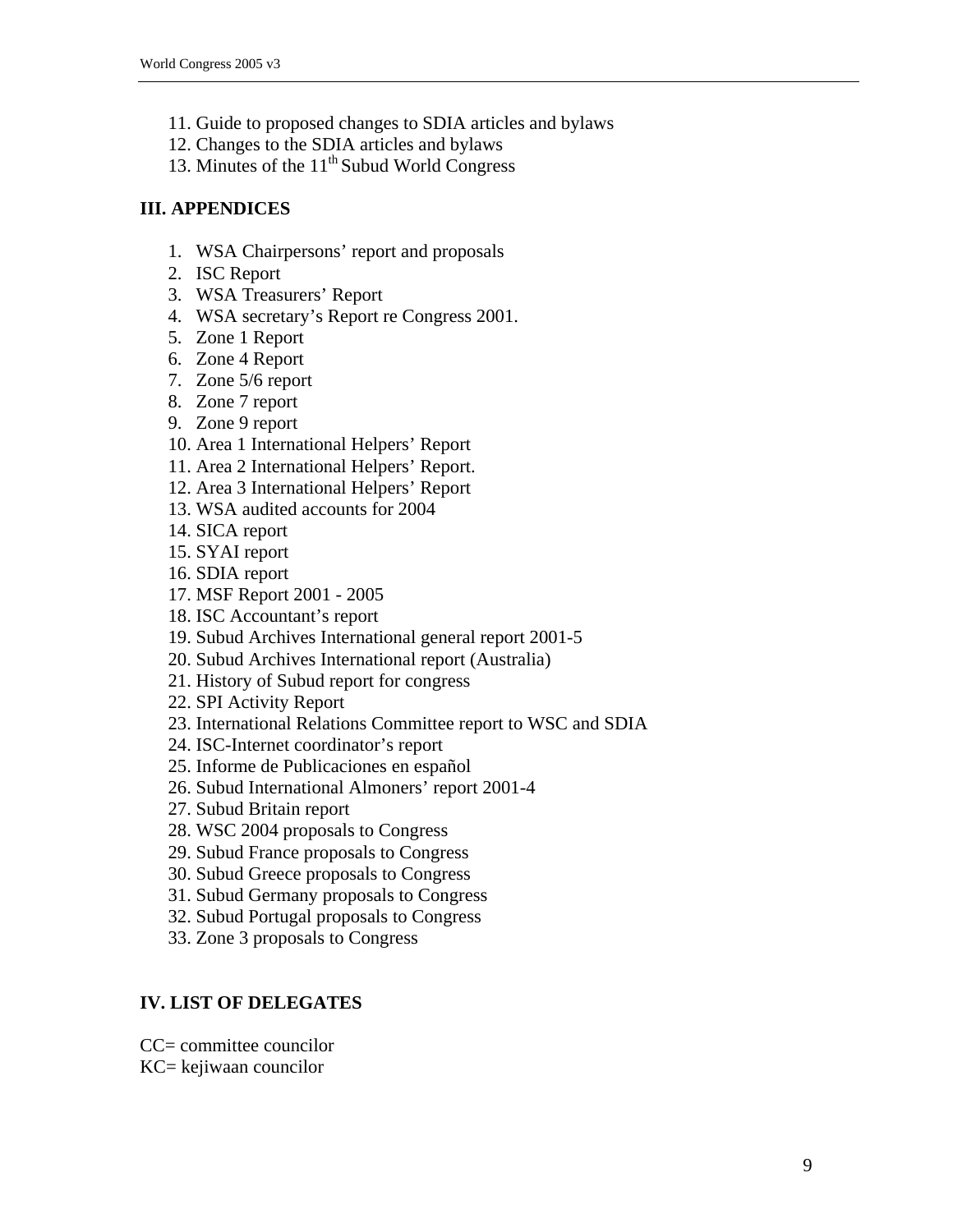| <b>ZONE 1/2</b>    |                                |
|--------------------|--------------------------------|
| 1. AUSTRALIA       |                                |
| Hadrian Fraval     | Chairperson                    |
| Sebastian Nicholas | CC                             |
| Hussein Briedis    | KС                             |
| Halimah Fraval     | KС                             |
| 2. BANGLADESH      |                                |
| Husein Salam Molla | KС                             |
| 3. INDIA           |                                |
| Joe Rosario        | Chairperson                    |
| Lajpat Rao         | CC                             |
| 4. INDONESIA       |                                |
| Pak M. Kuswanda    | CC                             |
| Sugandi P.         | Nat. Helper (representing KCs) |
| 5.<br><b>IRAN</b>  |                                |

Zohreh Mehdinejad Khosravi CC

| 6. JAPAN        |             |
|-----------------|-------------|
| Eiro Fuse       | Chairperson |
| Ichiro Nakamura | CC.         |
| Halimah Hachisu | KC          |
| Mashito Izumo   | KC.         |
|                 |             |

7. MALAYSIA Priya Sharma Secretary

| 8. NEW ZEALAND          |             |
|-------------------------|-------------|
| Ramzi Addison           | Chairperson |
| Renata Peek             | CC.         |
| Lydia Edwards           | KC          |
| <b>Lambert Anderson</b> | KC.         |

| 9. PAKISTAN   |             |
|---------------|-------------|
| Sohail Kiani  | Chairperson |
| Siddiqa Begum | KC.         |

10. SRI LANKA Deputy Chairperson Mohammed Ismail Lhareef Nat Sec.

11. THAILAND Rosaliu Meepaibul Chairperson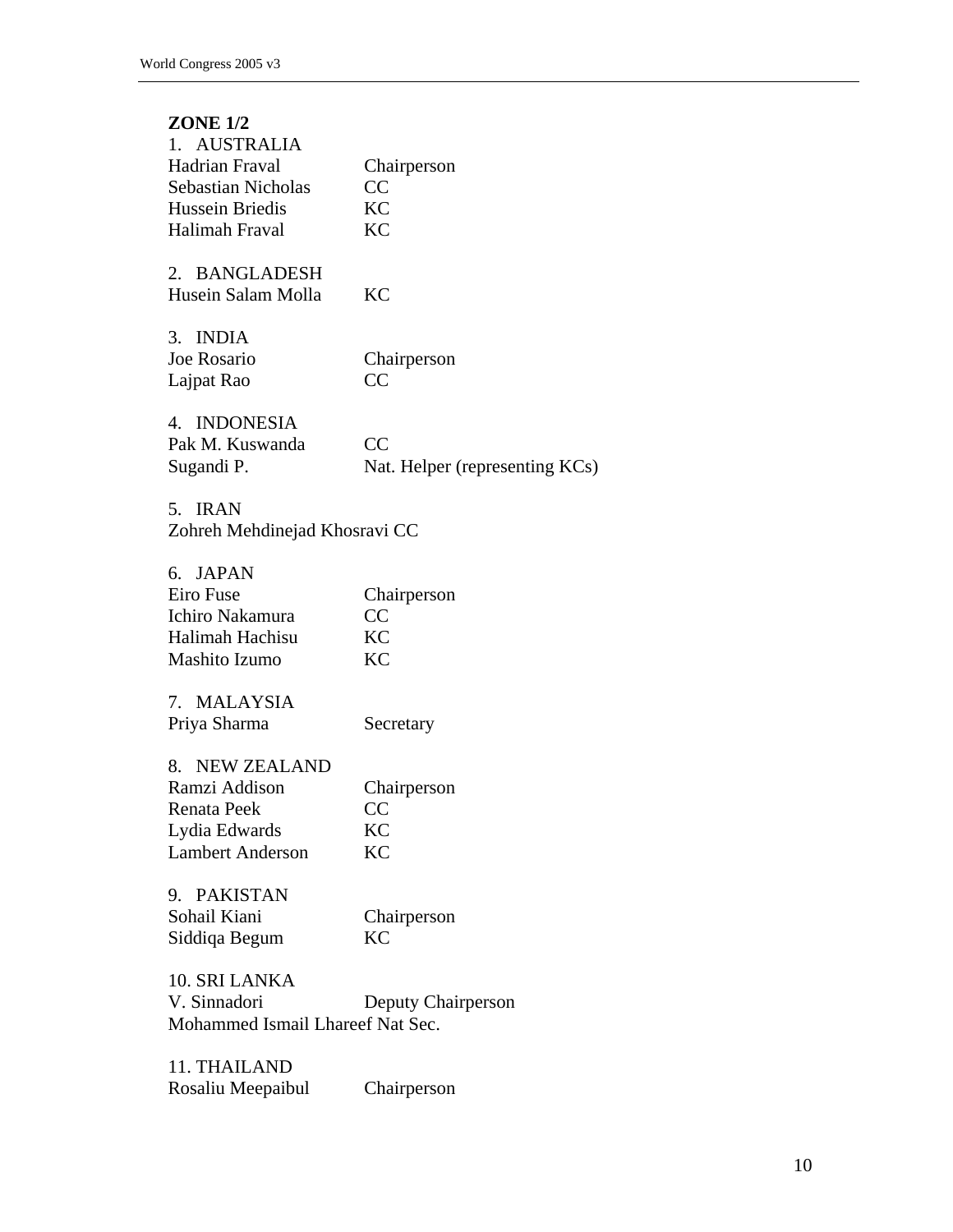| <b>Istafiah Vogel</b>                                                                                             | <b>KC</b>                                   |
|-------------------------------------------------------------------------------------------------------------------|---------------------------------------------|
| 12. VIETNAM<br>Sieu LinhTran Thi Thong Chairperson<br>Le Hung Minh<br>Hoan Huong Dang Van Tong KC<br>Halimah Thuy | CC<br><b>KC</b>                             |
| ZONE <sub>3</sub><br>13. BELGIUM<br><b>Faisal Sillem</b><br>Luzita Sillem                                         | KC<br>KC                                    |
| 14. BRITAIN<br><b>Stephen Gonzalves</b><br><b>Mairi Store</b><br><b>Reynold Stewart</b><br><b>Ida Stewart</b>     | Chairperson<br>CC<br>KC<br><b>KC</b>        |
| 15. FRANCE<br>Pierre Espinasse<br>Maya Bernadez<br><b>Arnauld Delune</b><br>Liliane Tavakilian                    | Chairperson<br>CC<br><b>KC</b><br><b>KC</b> |
| 16. IRELAND<br><b>Michael Stones</b><br><b>Matthew Weiss</b><br>Halimah Heaslip                                   | Chairperson<br><b>KC</b><br><b>KC</b>       |
| 17. ITALY<br>Saroni Bassi<br>Luiyah Bassi                                                                         | <b>KC</b><br>KC                             |
| <b>18. NETHERLANDS</b><br>Margo van Maris<br>Leendert Muijzenberg<br><b>Ramon Van Dier Hout</b><br>Erica Visman   | Chairperson<br>CC<br>KC<br><b>KC</b>        |
| 19. PORTUGAL<br><b>Muchtar Martins</b><br>Sachlan Cruz<br>Elizabeth Bawmmiel                                      | Chairperson<br>KC<br><b>KC</b>              |

20. SPAIN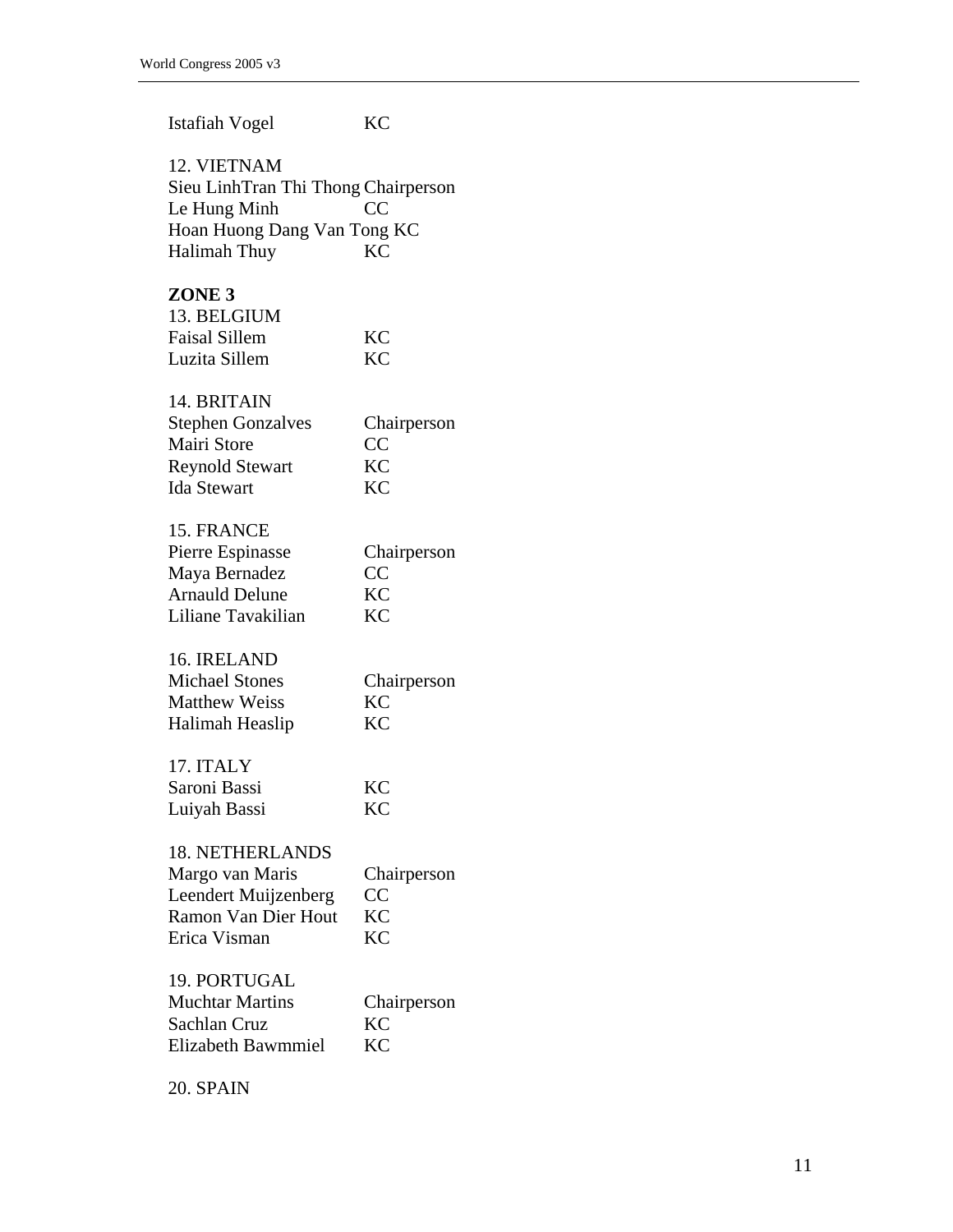| Victor Carbayo<br>Annabella Ashby<br>Hernando Cacho<br>Lucia Jover                                                   | Chairperson<br>CC<br><b>KC</b><br><b>KC</b>                     |
|----------------------------------------------------------------------------------------------------------------------|-----------------------------------------------------------------|
| ZONE <sub>4</sub><br>21. AUSTRIA<br><b>Beata Loitsch</b><br>Charissa Kimbacher<br>Farah Czwiertnia<br>Stefan Heynoch | Chairperson<br>$\overline{\text{CC}}$<br><b>KC</b><br><b>KC</b> |
| 22. GERMANY<br>Margarete Honig<br>Valentin Willecke<br><b>Leonard Philipps</b><br><b>Valentine Goebel</b>            | Chairperson<br>CC<br><b>KC</b><br><b>KC</b>                     |
| 23. GREECE<br><b>Irwan Easty</b><br>Robiyan Easty<br>Harina Easty                                                    | Chairperson<br><b>KC</b><br>KC (acting)                         |
| 24. HUNGARY<br>Elina Ungvary<br>Elmira Mezei<br>Szilvia Harday                                                       | Chairperson<br><b>KC</b><br>Nat Helper                          |
| 25. ISRAEL<br>Udi Iyon<br>Mariana Kissing                                                                            | Chairperson<br><b>KC</b>                                        |
| 26. LITHUANIA<br>Jelena Jashina<br>Julija Sneshko<br><b>Izabel Ernandes</b><br>Oleg-Vladislav Slauta                 |                                                                 |
| 27. MOLDAVA<br>Irina Oboroceanu<br>Elena Oboroceanu<br>Tamara Peiu<br>Vladimir Vlasenko                              | Chairperson<br>CC<br><b>KC</b><br><b>KC</b>                     |
| 28. NORWAY<br>Hustein Lorentzen                                                                                      | Chairperson                                                     |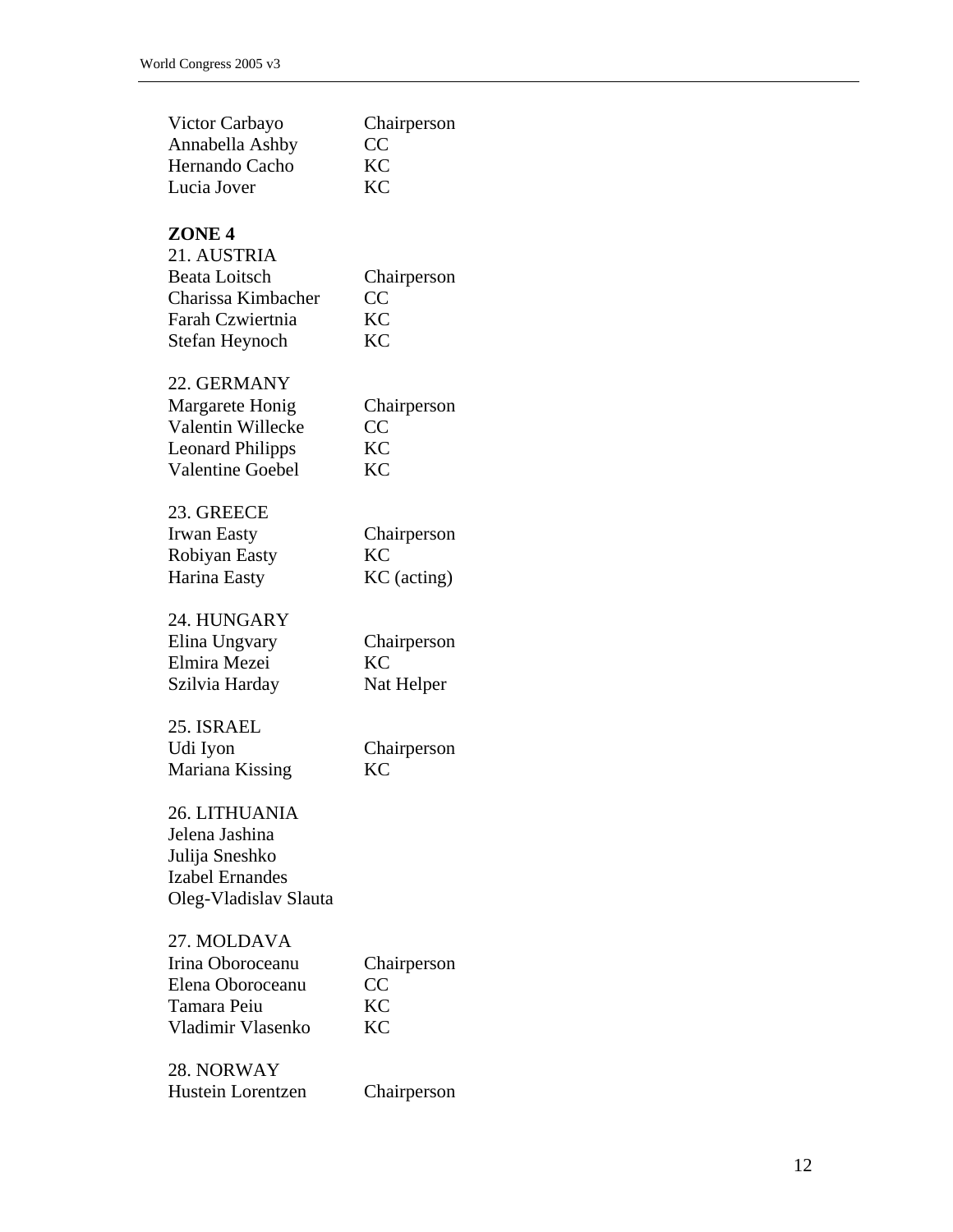| Mariamah Crona<br>Lavasir Nordrum<br>Stephanie Nordrum                                                                                      | CC<br>KC<br>KC                       |  |
|---------------------------------------------------------------------------------------------------------------------------------------------|--------------------------------------|--|
| 29. RUSSIA<br><b>Fyodor Zhdanov</b><br>Francoise Ivanov<br>Kostya Fedoseev                                                                  | Chairperson<br>KC<br>KC              |  |
| <b>30. SWITZERLAND</b><br>Heleana Syfrig<br>Elisa Leuthold                                                                                  | Chairperson<br>CC                    |  |
| <b>ZONE 5/6</b><br>31. ALGERIA<br>Hadj Smail Moussedaid                                                                                     |                                      |  |
| 32. ANGOLA<br><b>Mendes Lemba Mente</b>                                                                                                     |                                      |  |
| 33. Dem.Rep. CONGO<br><b>Charlotte Ndona</b>                                                                                                |                                      |  |
| 34. NIGERIA<br>Labinjo Otusanya<br>Yemi Ojo<br>Olufunke Adesanya                                                                            | KC<br>KC                             |  |
| <b>35. SOUTH AFRICA</b><br>Boris Guderjahn<br>Michael Muller<br>Halimah Guderjahn                                                           | Chairperson<br><b>KC</b><br>KC       |  |
| ZONE <sub>7</sub><br>36. CANADA<br><b>Matthew Baerveldt</b><br><b>Latifah Brett</b><br><b>Atisah Moreau</b><br>Paul Roberge                 | Chairperson<br>CC<br>KC<br><b>KC</b> |  |
| <b>37. CUBA</b><br>Latifah Gomez Hernandez<br>Chairperson<br><b>Samuel Perez Morillas</b><br><b>KC</b><br>Magdalena Salvadora Gandarilla KC |                                      |  |

38. MEXICO